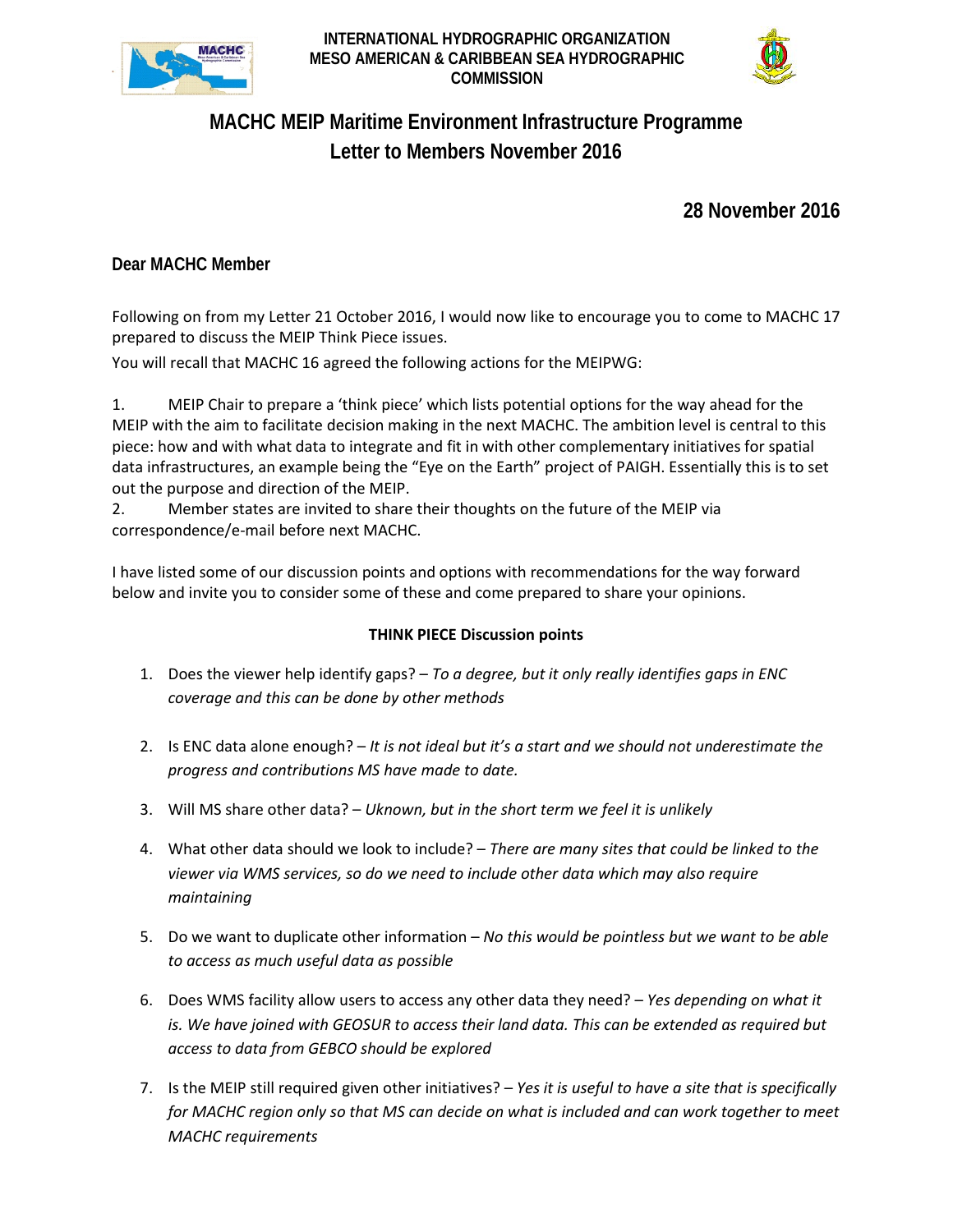- 8. Can we go any further without funding / additional resource? *We have benefit greatly from NOAA's contribution. We have no other resource available so it will be difficult to make any significant advances. Maybe the MACHC Chair and IHB Directing team could be instructed to actively seek alternate funding for MACHC regional projects to encourage the capture of up to date information and the management of the MEIP system*
- 9. Would Technical visit reports (IHB / OECS) be of use? *Absolutely yes. These documents in general terms highlight areas of improvement and requirements for each nation. The IHB Technical visit reports are available on the IHO website but how often are they used*
- 10. Can the work of the MEIP and MICC be combined? *The lack of volunteers to become Chair of either MICC or MEIP and the fact that the viewer is based on ENC data suggests that there is the possibility that this should be considered*
- 11. *How useful was the MEIP in the aftermath of Hurricane Matthew?*

The ambition level is central to the piece. This could lead in to two scoping questions:

- Do we see MACHC providing also a GIS or only providing Data?
- Do we see MACHC only providing 'its own' authoritative source data, or also as a 'broker' of data?

Looking at how and with what data to integrate could be defined on 2 axis e.g. resulting in the table below indicating WHAT is available. The X's depict an option. (1) For sale- through licensing.

| How\Data        | <b>Bathymetric</b> | $S-57$ | Other HO data sets |
|-----------------|--------------------|--------|--------------------|
| <b>Discover</b> |                    |        |                    |
| View            |                    |        |                    |
| Download        |                    | (1     |                    |

Next would be WHERE it is made available (e.g. CMA 2 or Eye on Earth). This could possibly require active marketing, but more resource.

### **OPTIONS**

- a. No resource available to make big steps, so opportunities for funding must be explored to go much further
- b. Stop all work on MEIP (continue or not?)
- c. Continue with both viewers
- d. Only retain the open viewer
- e. Include Technical reports as they have use in identifying gaps
- f. WMS facility allows users to bring in whatever data they like to overlay on the ENCs
- g. Will MS be willing to include more data?
- h. Can the MEIP and the viewer be passed to others to run and manage (IC-ENC / IHB?)
- i. Can the MEIP and MICC WG be combined (gap work is related to both)